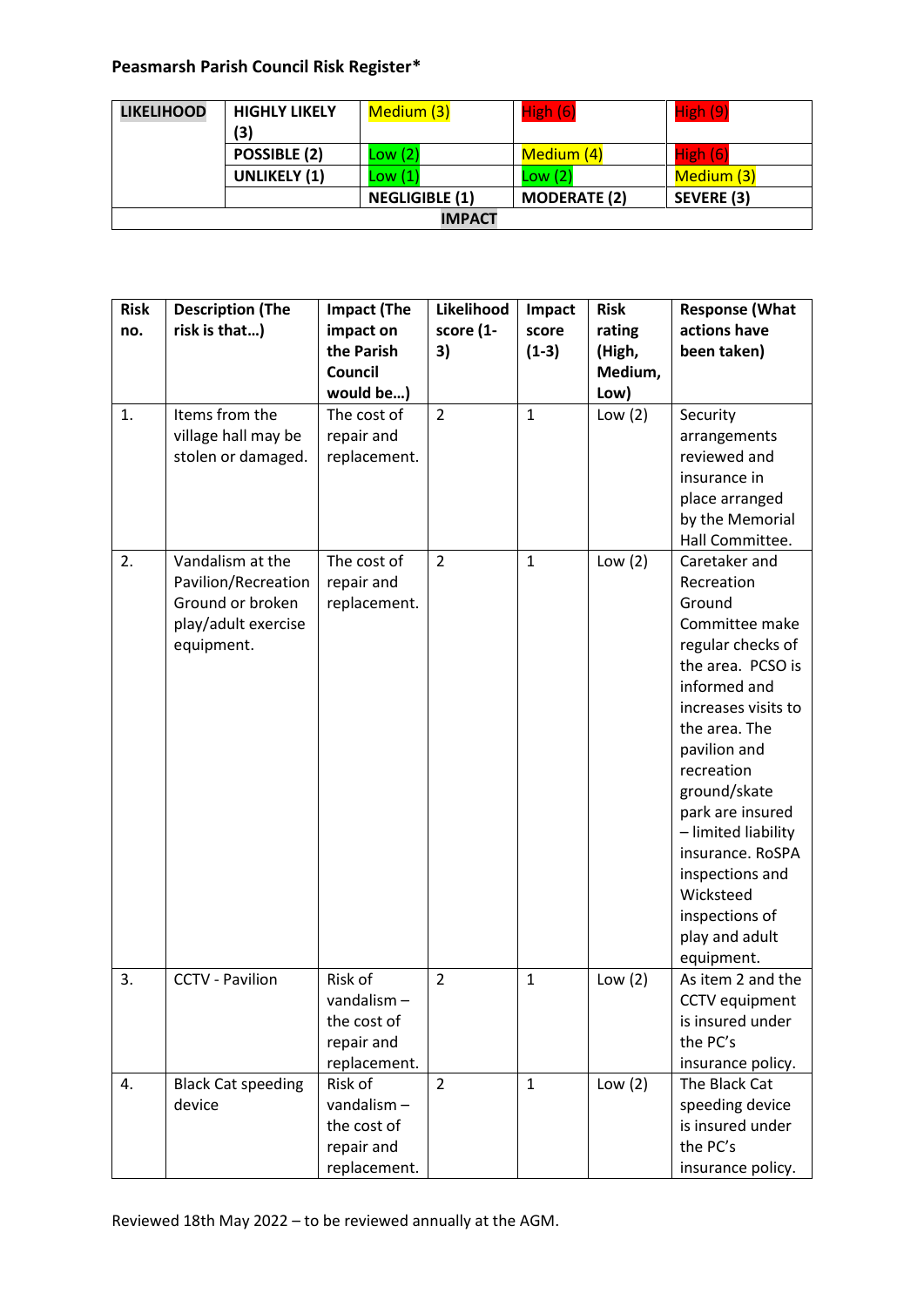## **Peasmarsh Parish Council Risk Register\***

| <b>LIKELIHOOD</b> | <b>HIGHLY LIKELY</b> | Medium (3)            | High (6)            | High (9)   |  |
|-------------------|----------------------|-----------------------|---------------------|------------|--|
|                   | (3)                  |                       |                     |            |  |
|                   | POSSIBLE (2)         | Low(2)                | Medium (4)          | High(6)    |  |
|                   | <b>UNLIKELY (1)</b>  | Low(1)                | Low(2)              | Medium (3) |  |
|                   |                      | <b>NEGLIGIBLE (1)</b> | <b>MODERATE (2)</b> | SEVERE (3) |  |
| <b>IMPACT</b>     |                      |                       |                     |            |  |

| 5.  | VAS 30mph           | The cost of<br>repair and<br>replacement. | $\overline{2}$ | $\mathbf{1}$ | Low $(2)$ | Owned by PC and<br>covered under<br>their insurance<br>policy.                                         |
|-----|---------------------|-------------------------------------------|----------------|--------------|-----------|--------------------------------------------------------------------------------------------------------|
| 6   | VAS 40mph           | The cost of<br>repair and<br>replacement. | $\overline{2}$ | $\mathbf{1}$ | Low $(2)$ | <b>ESCC Highways to</b><br>repair as they<br>installed it but<br>covered under PC<br>insurance policy. |
| 7.  | <b>Bus shelters</b> | The cost of<br>repair and<br>replacement. | $\mathbf{1}$   | $\mathbf{1}$ | Low $(1)$ | Insured under PC<br>insurance policy.                                                                  |
| 8.  | PC laptop           | The cost of<br>repair and<br>replacement. | $\mathbf{1}$   | $\mathbf{1}$ | Low $(1)$ | Insured by PC.                                                                                         |
| 9.  | 2 x Benches         | The cost of<br>repair and<br>replacement. | $\mathbf{1}$   | $\mathbf{1}$ | Low $(1)$ | Uninsured but<br>maintained and<br>replaced by PC<br>under<br>maintenance<br>budget as low<br>cost.    |
| 10. | Dog bins            | The cost of<br>repair and<br>replacement. | $\mathbf{1}$   | $\mathbf{1}$ | Low $(1)$ | Uninsured but<br>maintained and<br>replaced by PC<br>under<br>maintenance<br>budget as low<br>cost.    |
| 11. | Village sign        | The cost of<br>repair and<br>replacement. | $\mathbf{1}$   | $\mathbf{1}$ | Low $(1)$ | Insured by PC.                                                                                         |
| 12. | Village gateway     | The cost of<br>repair and<br>replacement. | $\mathbf{1}$   | $\mathbf{1}$ | Low $(1)$ | Insured by PC.                                                                                         |
| 13. | Defibrillator       | The cost of<br>repair and<br>replacement. | $\mathbf{1}$   | $\mathbf{1}$ | Low $(1)$ | Insured by PC.                                                                                         |
| 14. | Noticeboards        | The cost of<br>repair and<br>replacement. | $\mathbf{1}$   | $\mathbf{1}$ | Low $(1)$ | Uninsured but<br>maintained and<br>replaced by PC<br>under                                             |